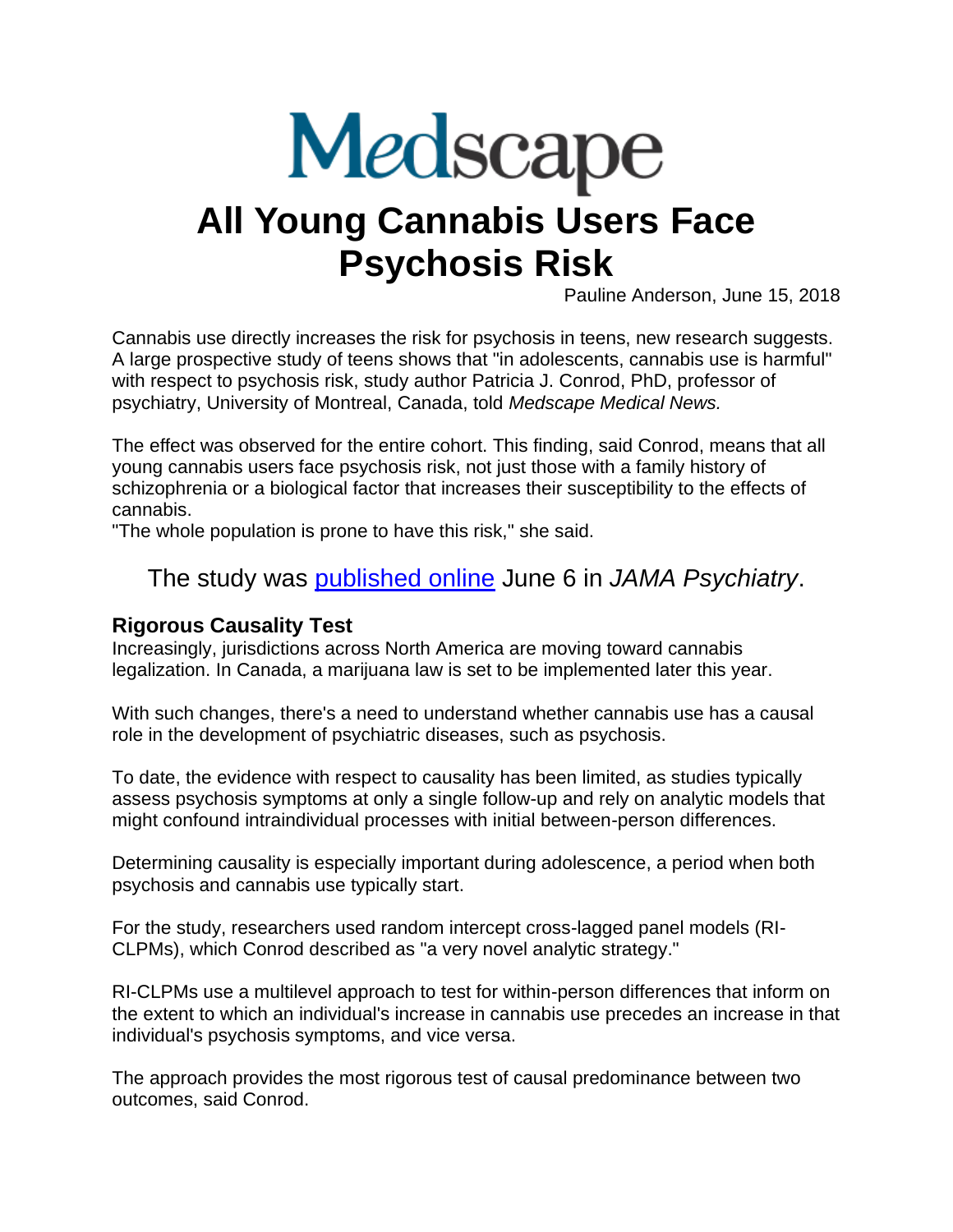"One of the problems in trying to assess a causal relationship between cannabis and mental health outcomes is the chicken or egg issue. Is it that people who are prone to mental health problems are more attracted to cannabis, or is it something about the onset of cannabis use that influences the acceleration of psychosis symptoms?" she said.

The study included 3720 adolescents from the Co-Venture cohort, which represents 76% of all grade 7 students attending 31 secondary schools in the greater Montreal area.

For 4 years, students completed an annual Web-based survey in which they provided self-reports of past-year cannabis use and psychosis symptoms.

Such symptoms were assessed with the Adolescent Psychotic-Like Symptoms Screener; frequency of cannabis use was assessed with a six-point scale (0 indicated never, and 5 indicated every day).

Survey information was confidential, and there were no consequences of reporting cannabis use.

"Once you make those guarantees, students are quite comfortable about reporting, and they become used to doing it," said Conrod.

#### **Marijuana Use Highly Prevalent**

The first time point occurred at a mean age of 12.8 years. Twelve months separated each assessment. In total, 86.7% and 94.4% of participants had a minimum of two time points out of four on psychosis symptoms and cannabis use, respectively.

The study revealed statistically significant positive cross-lagged associations, at every time point, from cannabis use to psychosis symptoms reported 12 months later, over and above the random intercepts of cannabis use and psychosis symptoms (betweenperson differences). The statistical significances varied from *P* < .001 to *P* < .05.

Cannabis use, in any given year, predicted an increase in psychosis symptoms a year later, said Conrod.

This type of analysis is more reliable than biological measures, such as blood tests, said Conrod.

"Biological measures aren't sensitive enough to the infrequent and low level of use that we tend to see in young adolescents," she said.

In light of these results, Conrod called for increased access by high school students to evidence-based cannabis prevention programs.

Such programs exist, but there are no systematic efforts to make them available to high school students across the country, she said.